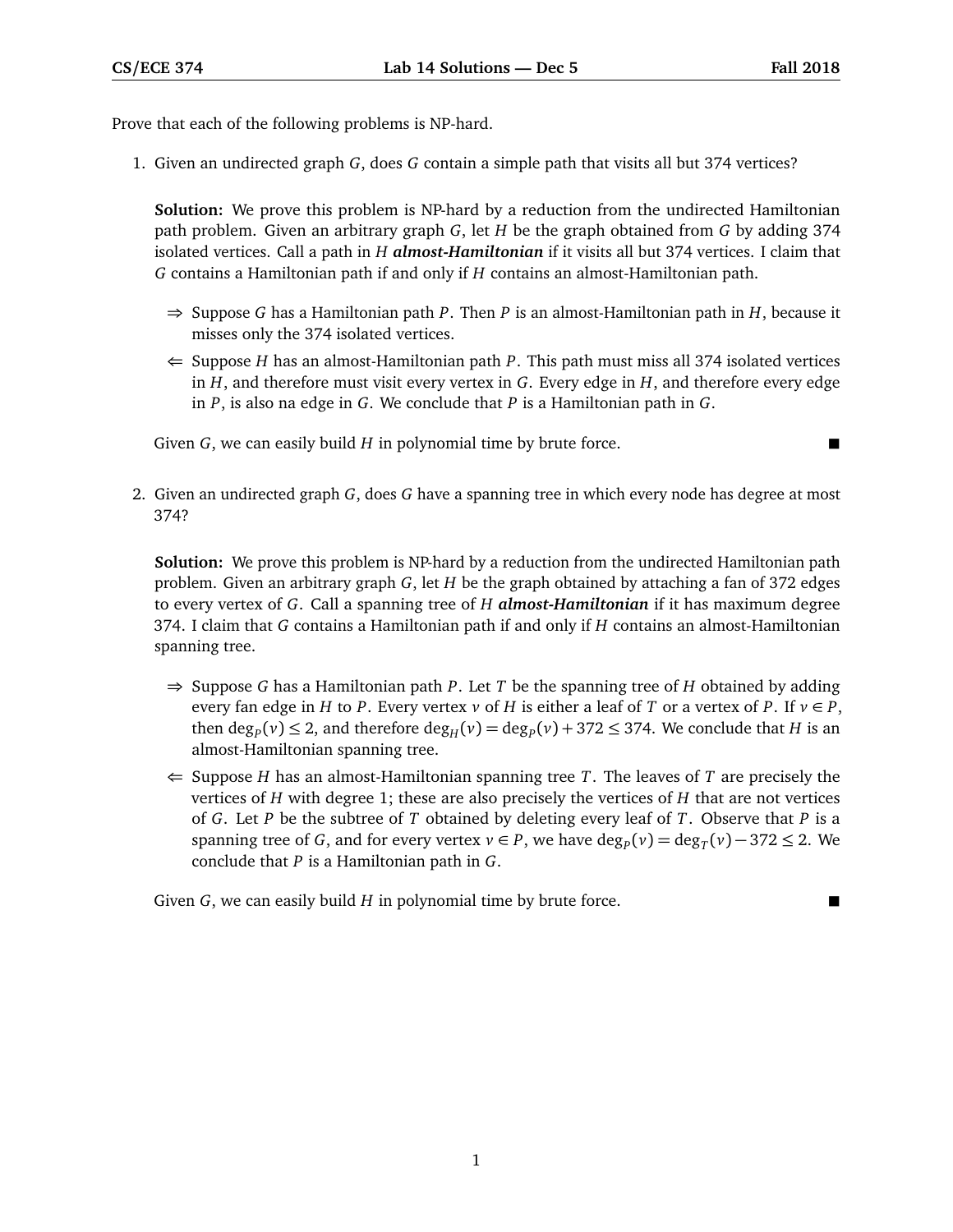3. Given an undirected graph *G*, does *G* have a spanning tree with at most 374 leaves?

**Solution:** We prove this problem is NP-hard by a reduction from the undirected Hamiltonian path problem.[1](#page-1-0) Given an arbitrary graph *G*, let *H* be the graph obtained from *G* by adding the following vertices and edges:

- First we add a vertex *z* with edges to every other vertex in *z*.
- Then we add 373 vertices  $\ell_1, \ldots, \ell_{373}$ , each with edges to *t* and nothing else.

Call a spanning tree of *H almost-Hamiltonian* if it has at most 374 leaves. I claim that *G* contains a Hamiltonian path if and only if *H* contains an almost-Hamiltonian spanning tree.

- ⇒ Suppose *G* has a Hamiltonian path *P*. Suppose *P* starts at vertex *s* and ends at vertex *t*. Let *T* be subgraph of *H* obtained by adding the edge *tz* and all possible edges  $z\ell_i$ . Then *T* is a spanning tree of  $H$  with exactly 374 leaves, namely  $s$  and all 373 new vertices  $\ell_i$ .
- ← Suppose *H* has an almost-Hamiltonian spanning tree *T*. Every node  $\ell$ <sub>*i*</sub> is a leaf of *T*, so *T* must consist of the 373 edges *z`<sup>i</sup>* and a simple path from *z* to some vertex *s* of *G*. Let *t* be the only neighbor of  $z$  in  $T$  that is not a leaf  $\ell_i$ , and let  $P$  be the unique path in  $T$  from  $s$  to  $t$ . This path visits every vertex of *G*; in other words, *P* is a Hamiltonian path in *G*.

Given *G*, we can easily build *H* in polynomial time by brute force.

<span id="page-1-0"></span> $<sup>1</sup>$ Are you noticing a pattern here?</sup>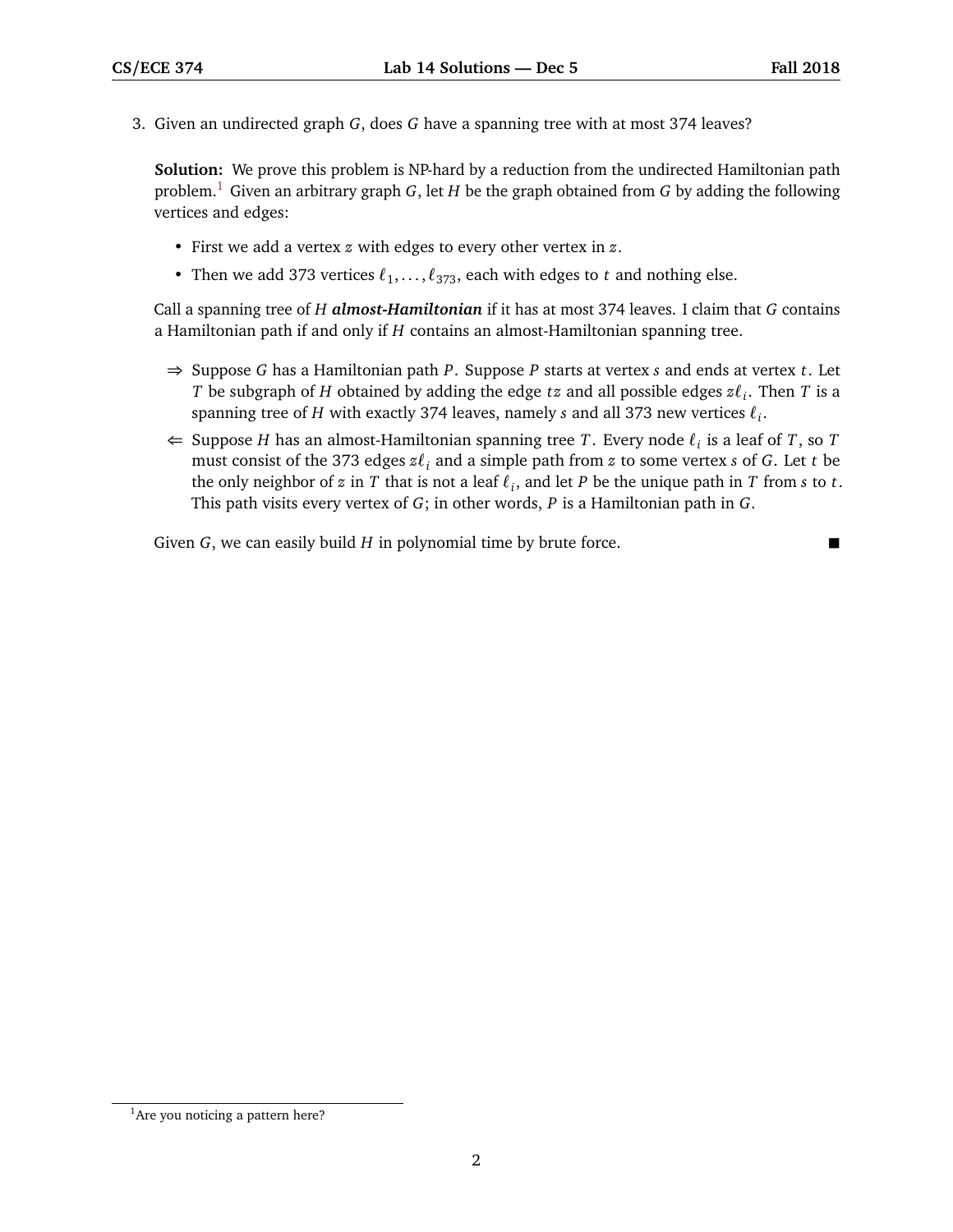4. Recall that a 5-coloring of a graph *G* is a function that assigns each vertex of *G* a "color" from the set  $\{0, 1, 2, 3, 4\}$ , such that for any edge  $uv$ , vertices  $u$  and  $v$  are assigned different "colors". A 5-coloring is *careful* if the colors assigned to adjacent vertices are not only distinct, but differ by more than 1 (mod 5). Prove that deciding whether a given graph has a careful 5-coloring is NP-hard.

**Solution:** We prove that careful 5-coloring is NP-hard by reduction from the standard 5COLOR problem.

Given a graph *G*, we construct a new graph *H* by replacing each edge in *G* with a path of length three. I claim that *H* has a careful 5-coloring if and only if *G* has a (not necessarily careful) 5-coloring.

- ⇐= Suppose *G* has a 5-coloring. Consider a single edge *uv* in *G*, and suppose *color*(*u*) = *a* and  $color(v) = b$ . We color the path from *u* to *v* in *H* as follows:
	- **–** If *b* = (*a* + 1) mod 5, use colors (*a*, (*a* + 2) mod 5, (*a* − 1) (mod 5), *b*).
	- **–** If *b* = (*a* − 1) mod 5, use colors (*a*, (*a* − 2) mod 5, (*a* + 1) (mod 5), *b*).
	- **–** Otherwise, use colors (*a*, *b*, *a*, *b*).

In particular, every vertex in *G* retains its color in *H*. The resulting 5-coloring of *H* is careful.

 $\implies$  On the other hand, suppose *H* has a careful 5-coloring. Consider a path  $(u, x, y, v)$  in *H* corresponding to an arbitrary edge *uv* in *G*. There are exactly eight careful colorings of this path with  $color(u) = 0$ , namely:  $(0, 2, 0, 2)$ ,  $(0, 2, 0, 3)$ ,  $(0, 2, 4, 1)$ ,  $(0, 2, 4, 2)$ ,  $(0, 3, 0, 3)$ ,  $(0, 3, 0, 2)$ ,  $(0, 3, 1, 3)$ ,  $(0, 3, 1, 4)$ . It follows immediately that  $color(u) \neq color(v)$ . Thus, if we color each vertex of *G* with its color in *H*, we obtain a valid 5-coloring of *G*.

Given *G*, we can clearly construct *H* in polynomial time.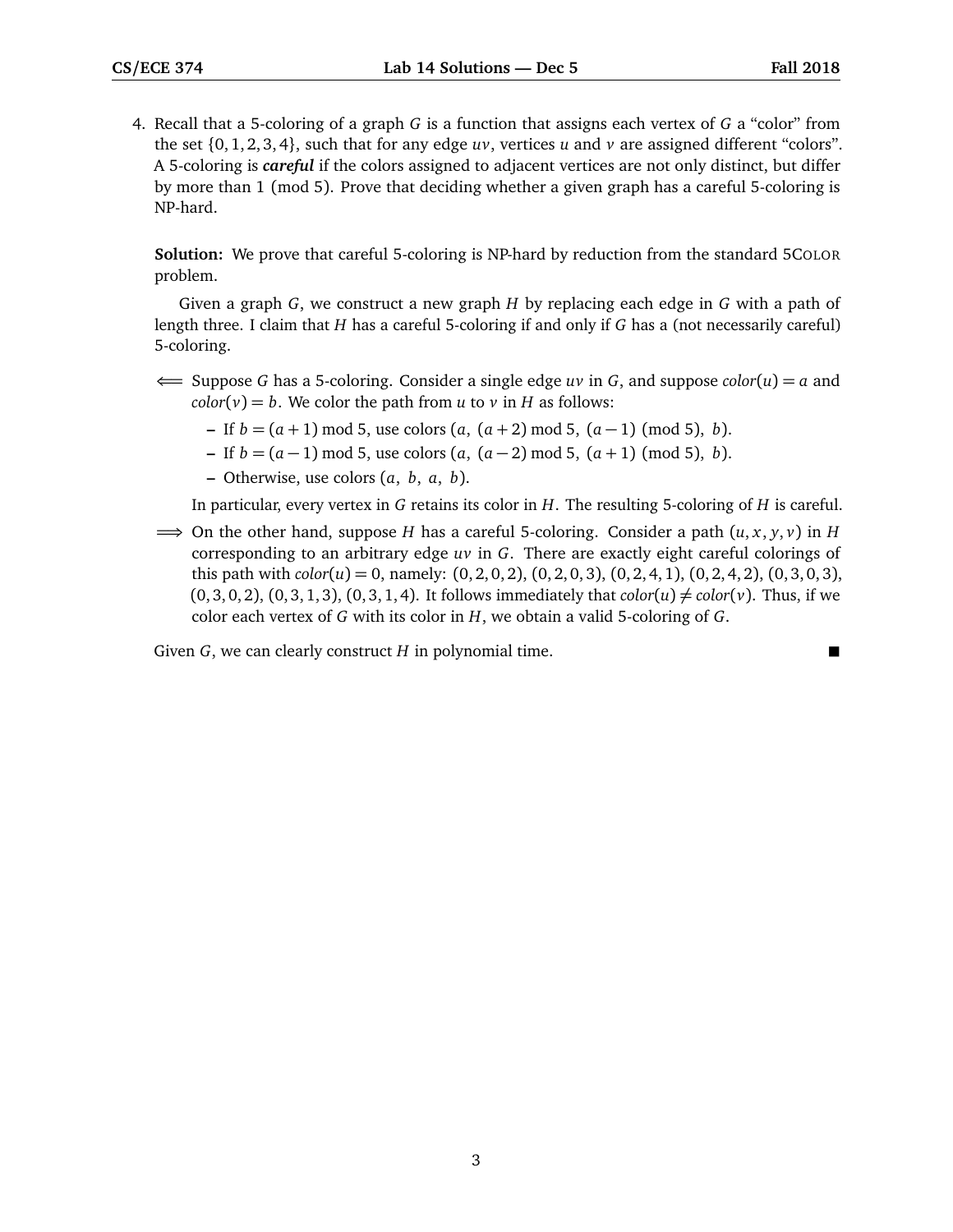5. Prove that the following problem is NP-hard: Given an undirected graph *G*, find *any* integer *k >* 374 such that *G* has a proper coloring with *k* colors but *G* does not have a proper coloring with *k* − 374 colors.

**Solution:** Let *G'* be the union of 374 copies of *G*, with additional edges between *every* vertex of each copy and *every* vertex in *every* other copy. Given *G*, we can easily build *G'* in polynomial time by brute force. Let  $\chi(G)$  and  $\chi(G')$  denote the minimum number of colors in any proper coloring of *G*, and define  $\chi(G')$  similarly.

- $\implies$  Fix any coloring of *G* with  $\chi(G)$  colors. We can obtain a proper coloring of *G'* with 374 ·  $\chi(G)$ colors, by using a distinct set of  $\chi(G)$  colors in each copy of *G*. Thus,  $\chi(G') \leq 374 \cdot \chi(G)$ .
- $\Longleftarrow$  Now fix any coloring of *G'* with  $\chi(G')$  colors. Each copy of *G* in *G'* must use its own distinct set of colors, so at least one copy of *G* uses at most  $\left\lfloor \frac{\chi(G')}{374} \right\rfloor$  colors. Thus,  $\chi(G) \leq \lfloor \chi(G') / 374 \rfloor$ .

These two observations immediately imply that  $\chi(G') = 374 \cdot \chi(G)$ . It follows that if *k* is an integer such that  $k - 374 < \chi(G') \le k$ , then  $\chi(G) = \chi(G')/374 = \lceil k/374 \rceil$ . Thus, if we could compute such an integer *k* in polyomial time, we could compute *χ*(*G*) in polynomial time. But computing  $\chi(G)$  is NP-hard!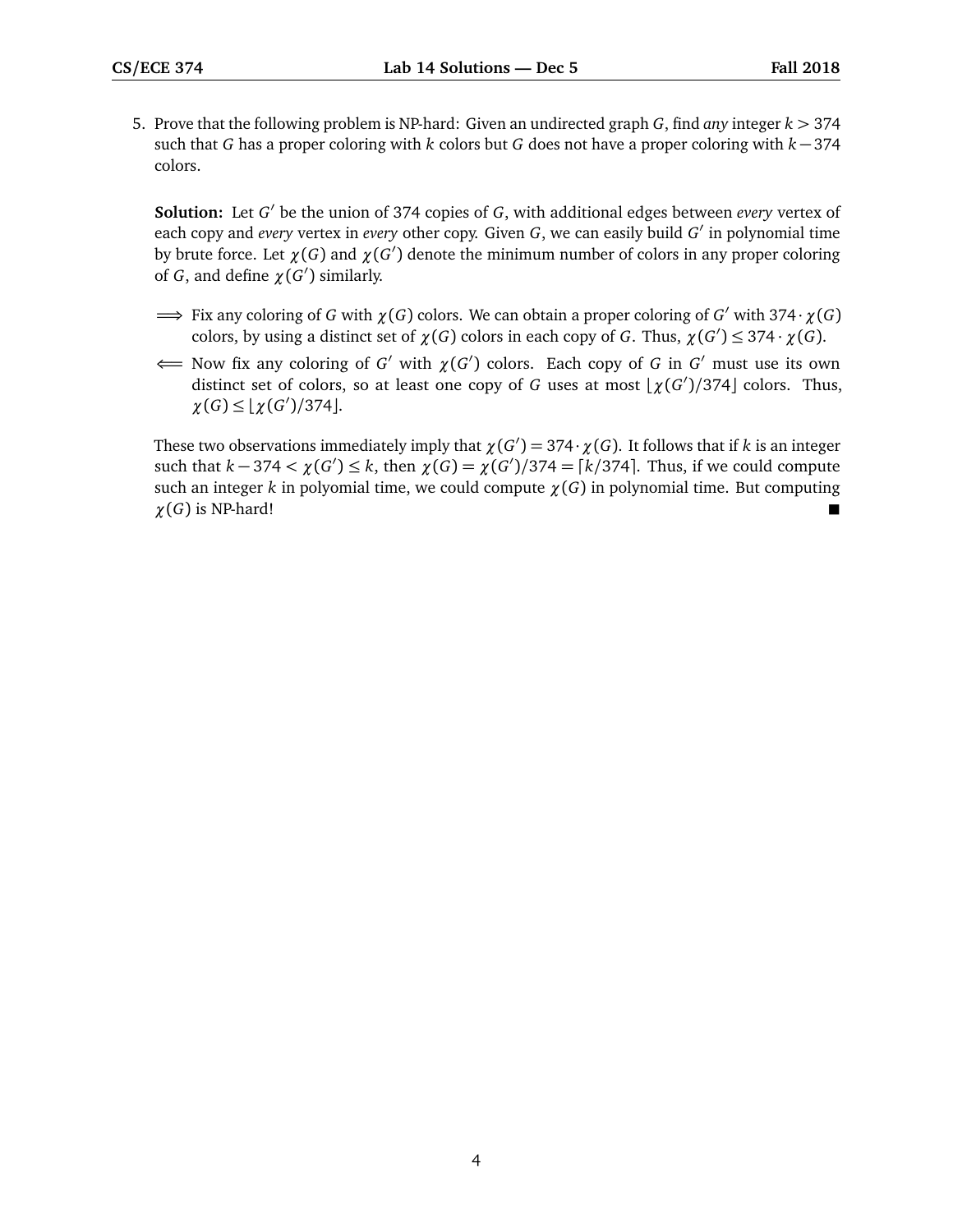- 6. A *bicoloring* of an undirected graph assigns each vertex a set of *two* colors. There are two types of bicoloring: In a *weak* bicoloring, the endpoints of each edge must use *different* sets of colors; however, these two sets may share one color. In a *strong* bicoloring, the endpoints of each edge must use *distinct* sets of colors; that is, they must use four colors altogether. Every strong bicoloring is also a weak bicoloring.
	- (a) Prove that finding the minimum number of colors in a weak bicoloring of a given graph is NP-hard.

**Solution:** It suffices to prove that deciding whether a graph has a weak bicoloring with three colors is NP-hard, using the following trivial reduction from the standard 3COLOR problem.

Let *G* be an arbitrary undirected graph. I claim that *G* has a proper 3-coloring if and only if *G* has a weak bicoloring with 3 colors.

- Suppose *G* has a proper coloring using the colors red, green, and blue. We can obtain a weak bicoloring of *G* using only the colors cyan, magenta, and yellow by recoloring each red vertex with {magenta, yellow}, recoloring each blue vertex with {magenta, cyan}, and recoloring each green vertex with {yellow, cyan}.
- Suppose *G* has a weak bicoloring using the colors cyan, magenta, yellow. Then we can obtain a proper 3-coloring of *G* by defining red  $=$  {magenta, yellow}, defining blue =  ${magenta, cyan}$ , and defining green =  ${yellow, cyan}$ .

More generally, for any integer *k* and any graph *G*, every weak *k*-bicoloring of *G* is also a proper *k*  $\binom{k}{2}$ -coloring of *G*, and vice versa.